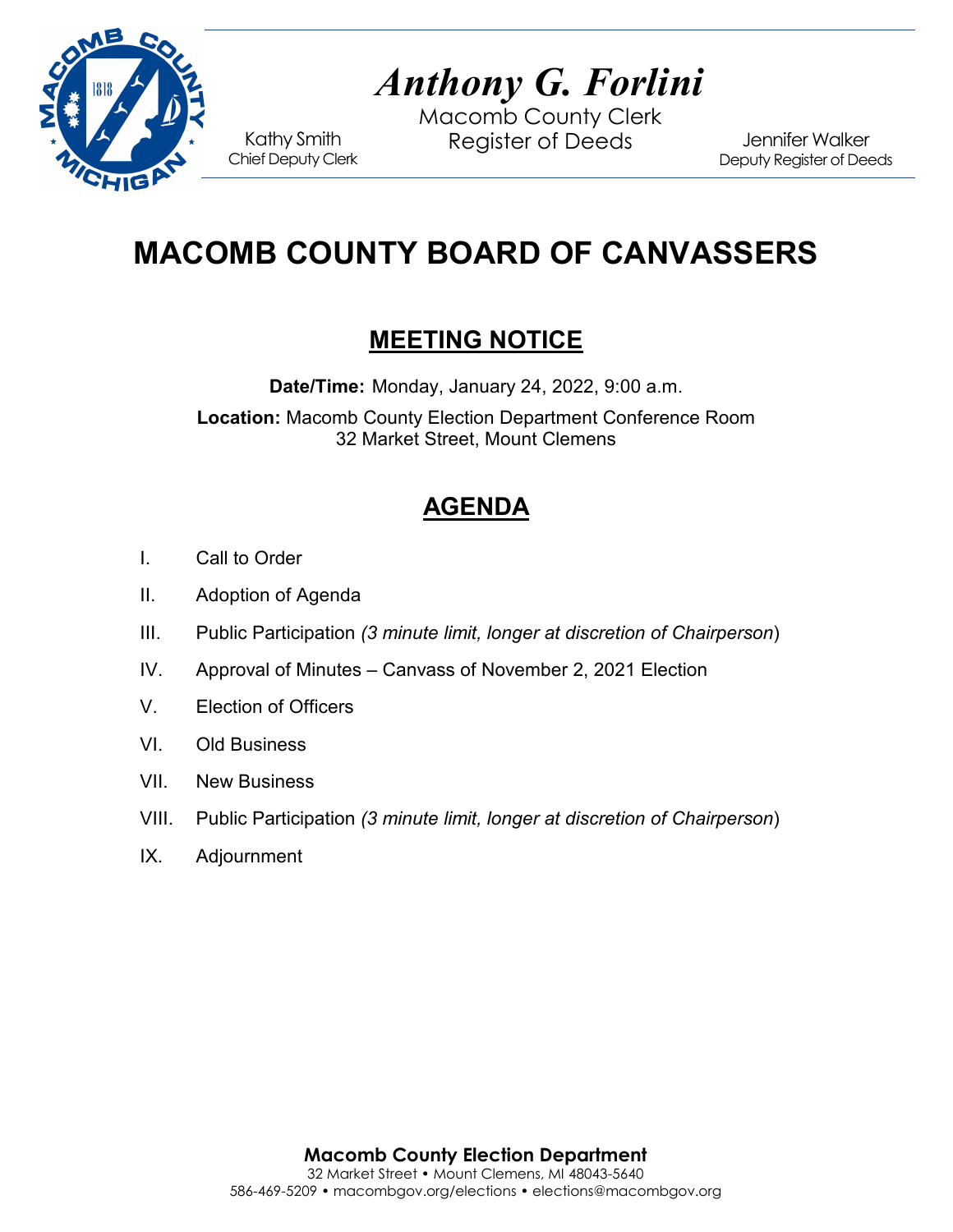#### **MACOMB COUNTY BOARD OF CANVASSERS ELECTION OF NOVEMBER 2, 2021 UNOFFICIAL MINUTES**

The Macomb County Board of Canvassers met on Wednesday, November 3, 2021 in the Macomb County Elections Department Conference Room (32 Market Street in Mount Clemens), to canvass and certify the results of the Election held on November 2, 2021.

The following Board members were present, unless noted below:

Lori Mabee – Chair Michelle DeBeaussaert – Vice Chair Sarah Stovall – Canvasser Nancy Tiseo – Canvasser *Also Present: Michael Grix – Chief Election Clerk*

#### **Call to Order and Adoption of Agenda - November 3, 2021**

The Board of Canvassers was called to order at 9:22 a.m. by Michelle DeBeaussaert. At that time, a motion to adopt the agenda was made by Sarah Stovall and seconded by Lori Mabee; the motion passed unanimously.

#### **Public Participation**

**None** 

#### **Election of Chairperson to serve until 2022 Organizational meeting**

A motion to nominate Lori Mabee as Chairperson was made by Sarah Stovall and seconded by Nancy Tiseo; the motion passed unanimously.

#### **Approval of Minutes (October 25, 2021 Meeting for Container Certification)**

A motion to approve the minutes was made by Lori Mabee and seconded by Nancy Tiseo; the motion passed unanimously.

#### **Canvass and Certify Results of November 2, 2021 Election**

The Board began canvassing and continued without incident. At 4:30 p.m., the meeting was temporarily adjourned until 9:00 a.m. the next day.

#### **November 4, 2021**

The Board of Canvassers reconvened at 9:00 a.m. and canvassed without incident. A motion was made to accept and certify all results, except for Romeo Schools, by Nancy Tiseo and seconded by Michelle DeBeaussaert; the motion passed unanimously. Romeo Schools was not certified at this time because the Board still needed out-ofcounty results for this race. At 3:49 p.m., the meeting was temporarily adjourned until call of the chair.

#### **November 10, 2021**

The Board of Canvassers reconvened at 12:05 p.m. to certify the Romeo Schools results. All members were present. A motion was made to certify the remaining results by Sarah Stovall and seconded by Nancy Tiseo; the motion passed unanimously.

**Unfinished Business** 

None

**New Business** None

**Public Participation** None

#### **Adjournment**

At 12:10 p.m., Nancy Tiseo made a motion to adjourn; seconded by Michelle DeBeaussaert. The motion passed unanimously and the meeting was adjourned.